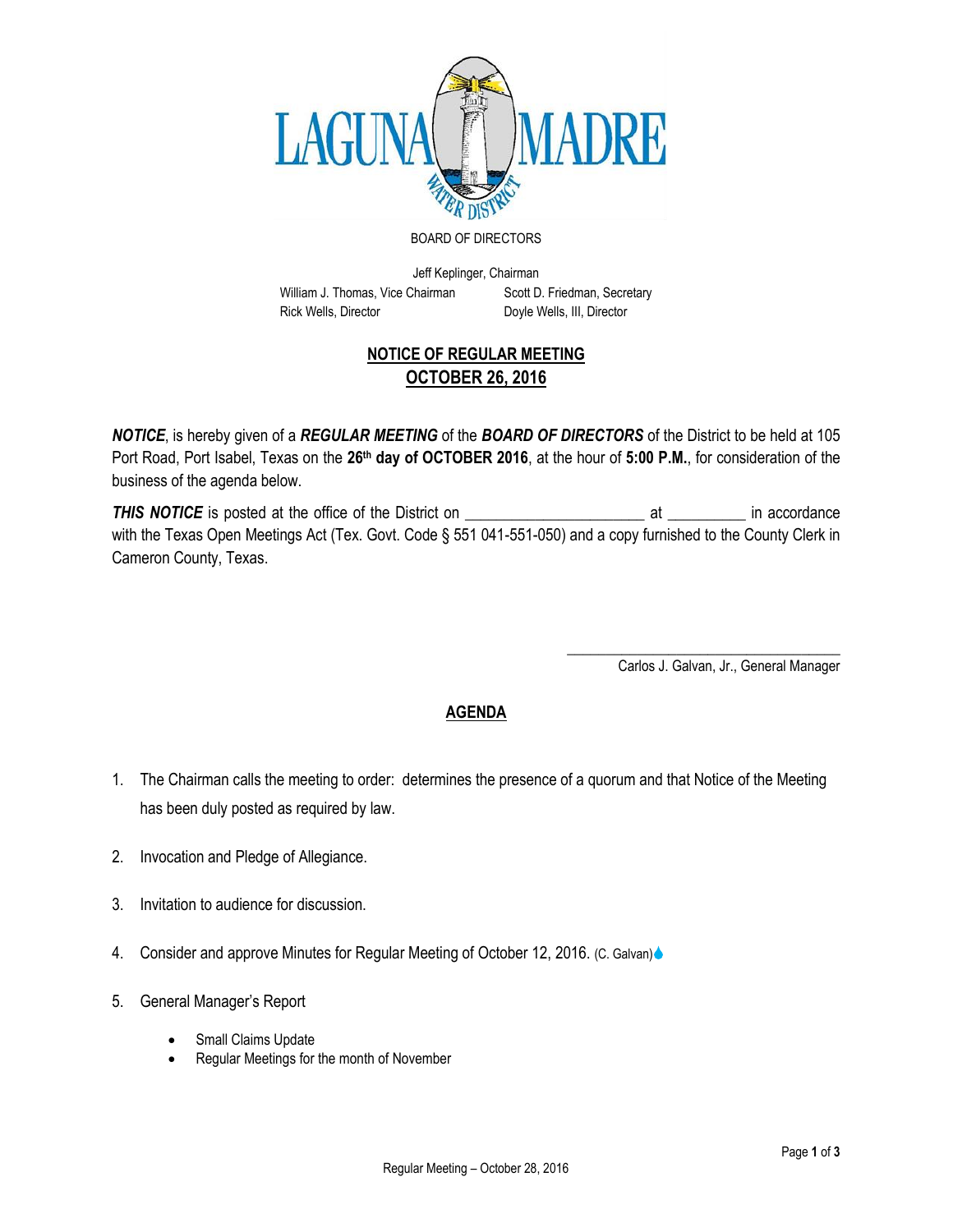- 6. District Engineer's Report
	- Amend Water Rights Certificate
	- Capital Projects Update
- 7. Director of Finance Report
	- Audit Update
	- Incode Training
- 8. Consider and Remove from the table the following item tabled at Regular Meeting on October 12, 2016:

Consider and approve Renewal of Contract for IT Services with G5 DBA Orbit Broadband LLC Consulting Agreement. (S. Garcia)

- 9. Consider and approve Renewal of Contract for IT Services with G5 DBA Orbit Broadband LLC Consulting Agreement. (S. Garcia)  $\triangle$
- 10. Consider and authorize Staff to plan and get cost estimate for Raw Water Use at the public schools in the District. (C. Galvan)
- 11. Consider and discuss Construction Phase Services with Carollo Engineers for Port Isabel Wastewater Treatment Plant Improvements. (C. Ortiz)  $\triangle$
- 12. Consider and approve Amendment No. 3 for Construction Phase Services with Carollo Engineers for Port Isabel Wastewater Treatment Plant Improvements. (C. Ortiz)
- 13. Consider and award Construction of Wastewater Treatment Plants Rehabilitation (Bid # WW-16-10-02).  $(C.$  Ortiz)  $\bullet$
- 14. Consider and Approve Electrical Engineering Construction Phase Services for Wastewater Treatment Plants Rehabilitation. (C. Ortiz)  $\triangle$
- 15. Consider and approve Surplus Items List to be auctioned by the District. (V. Valdez)  $\triangle$
- 16. Consider and approve Investment Report as September 30, 2016. (S. Garcia)
- 17. Consider and approve Unaudited Financial Statements for the Month of September 30, 2016. (S. Garcia)
- 18. Consider and approve Disbursements. (C. Galvan)
- 19. Adjournment